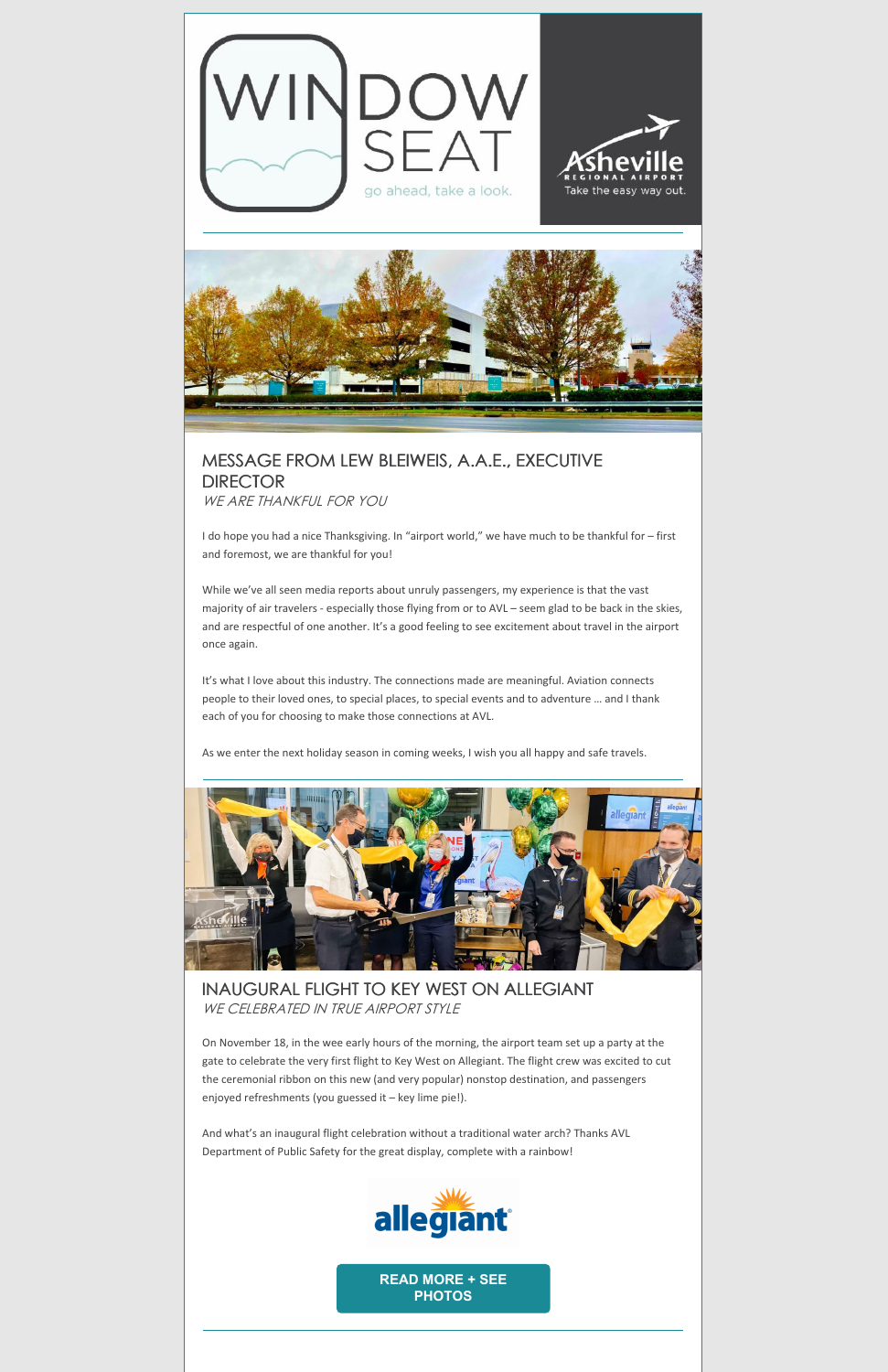

# WE'RE HIRING! CHECK OUT AVL'S CAREER OPPORTUNITIES

Airports are exciting places to work. Team members keep the airport open and operational, and opportunities are diverse. Did you know that airports have on-site police and fire services? We also manage all airport operations to keep the runway, terminal, parking areas and roadways functioning properly. We also have a team focused on customer service for passengers, and more.

The Greater Asheville Regional Airport Authority offers an excellent benefits package for our fulltime employees, including medical, dental, vision and retirement.

We have several available positions at this time. Take a look and apply today!

### **SEE AVAILABLE CAREER [OPPORTUNITIES](https://flyavl.com/careers)**

THERE'S ALWAYS CONSTRUCTION AT THE AIRPORT A PEEK AT THE APRON EXPANSION

Have you ever arrived at an airport, and searched for a while for a parking spot? When airports grow, more people use the facility and space is needed to accommodate people, their cars, their luggage … *and their airplanes*!

That's right – as we have continued to grow, it has become necessary to expand our aircraft parking area. Doing so isn't simple. At AVL, we have spent about 24 months engineering, designing, preparing land and bringing it up to grade, and finally installing the infrastructure and concrete on an aircraft apron expansion that will allow up to three additional aircraft to park overnight at the airport. This new aircraft apron space will also allow us to expand the airport terminal in the future.

We thought you might like a bird's eye view – so check out this recent**[drone](https://files.constantcontact.com/01823a22101/4c8aa1a6-8d52-48b9-a635-b74fc9c84945.pdf) shot!**

Tune into this newsletter each month for more updates about airport construction and expansion.



### HAVEN'T TRAVELED IN A WHILE? BE AWARE OF THESE HOLIDAY TRAVEL TIPS

Here are a few travel tips relevant to holiday travel in 2021. Be savvy and safe – we hope you enjoy the holidays!

**REMEMBER: COVID-19 RULES STILL EXIST IN AVIATION.** While some areas of the country have lifted masking requirements, a federal regulation is in place that requires all travelers to wear masks over their nose and mouth while in airports and on airplanes. Be sure to bring several masks with you, so you have a fresh one if needed. *Also – pro tip – some airports have*